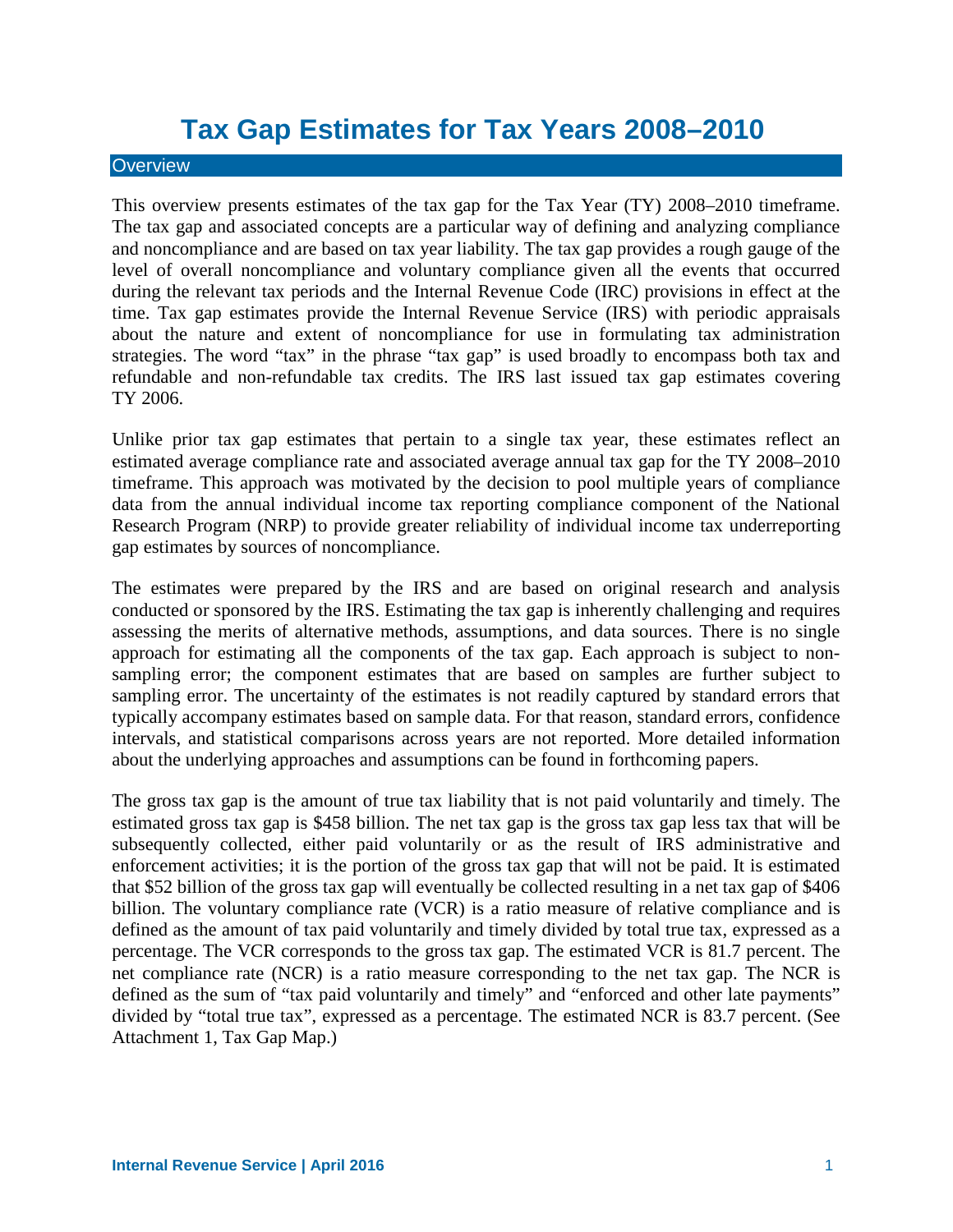Many factors contribute to differences over time in both the gross tax gap and the VCR. These include factors such as the overall level of economic activity, changes in the composition of economic activity with shifts toward those with higher or lower compliance rates, changes in tax law and administration, updated data and improved methodologies, and changes in underlying compliance behavior on the part of taxpayers and preparers. Since the tax gap typically moves with the economy, the December 2007 through June 2009 recession and the weak recovery that followed contributed to the gross tax gap remaining substantially unchanged from the previously released TY 2006 estimate. As reported in the IRS Data Book, gross collections were \$2.52 trillion in Fiscal Year (FY) 2006 and increased to \$2.69 trillion in FY 2007 and \$2.75 trillion in FY 2008. They declined to \$2.35 trillion in FY 2009 and remained at that level in FY 2010.

The new estimates suggest that compliance is substantially unchanged since last estimated for TY 2006. Although the TY 2008–2010 gross and net tax gap estimates (\$458 billion, \$406 billion) are 1.8 percent and 5.5 percent higher, respectively, than the previously released TY 2006 estimates (\$450 billion, \$385 billion), those increases are driven by improvements in the accuracy and comprehensiveness of the estimates through updates in methods and the inclusion of new tax gap components. Had the improvements not been made, the TY 2008–2010 tax gap estimates would have been slightly lower than the previous TY 2006 estimates. (See Attachment 2, Table 1.)

The estimated VCR (81.7%) is lower than the previous TY 2006 estimate (83.1%). About half of the 1.4 percentage point difference is attributable to the updated methods. Given the challenges in estimating the tax gap and given the many factors that contribute to differences over time, the remaining 0.7 percentage point difference from the TY 2006 estimate does not support concluding that noncompliance has increased. (See Attachment 2, Table 1.)

The gross tax gap is composed of three components: nonfiling, underreporting, and underpayment. The estimated gross tax gaps for these components are \$32 billion, \$387 billion, and \$39 billion respectively. The gross tax gap estimates can also be grouped by type of tax. The estimated gross tax gap for individual income tax is \$319 billion, for corporation income tax is \$44 billion, for employment tax is \$91 billion, and for estate and excise tax combined is \$4 billion. (See Attachment 2, Table 2.)

Because of improvements in methods and data, estimates of the net tax gap by type of tax are available for the first time. The estimated net tax gap for individual income tax is \$291 billion, for corporation income tax is \$35 billion, for employment tax is \$79 billion, and for estate and excise tax combined is \$1 billion. (See Attachment 1, Tax Gap Map.)

Findings from earlier tax gap analyses that compliance is higher when amounts are subject to information reporting and even higher when also subject to withholding, continue to hold. The extent of coverage by information reporting and/or withholding is called "visibility" because incomes that are reported to the IRS are more "visible" to both the IRS and taxpayers. Misreporting of income amounts subject to substantial information reporting and withholding is 1 percent; of income amounts subject to substantial information reporting but not withholding, it is 7 percent; and of income amounts subject to little or no information reporting, such as nonfarm proprietor income, it is 63 percent. (See Attachment 3, Figure 1.)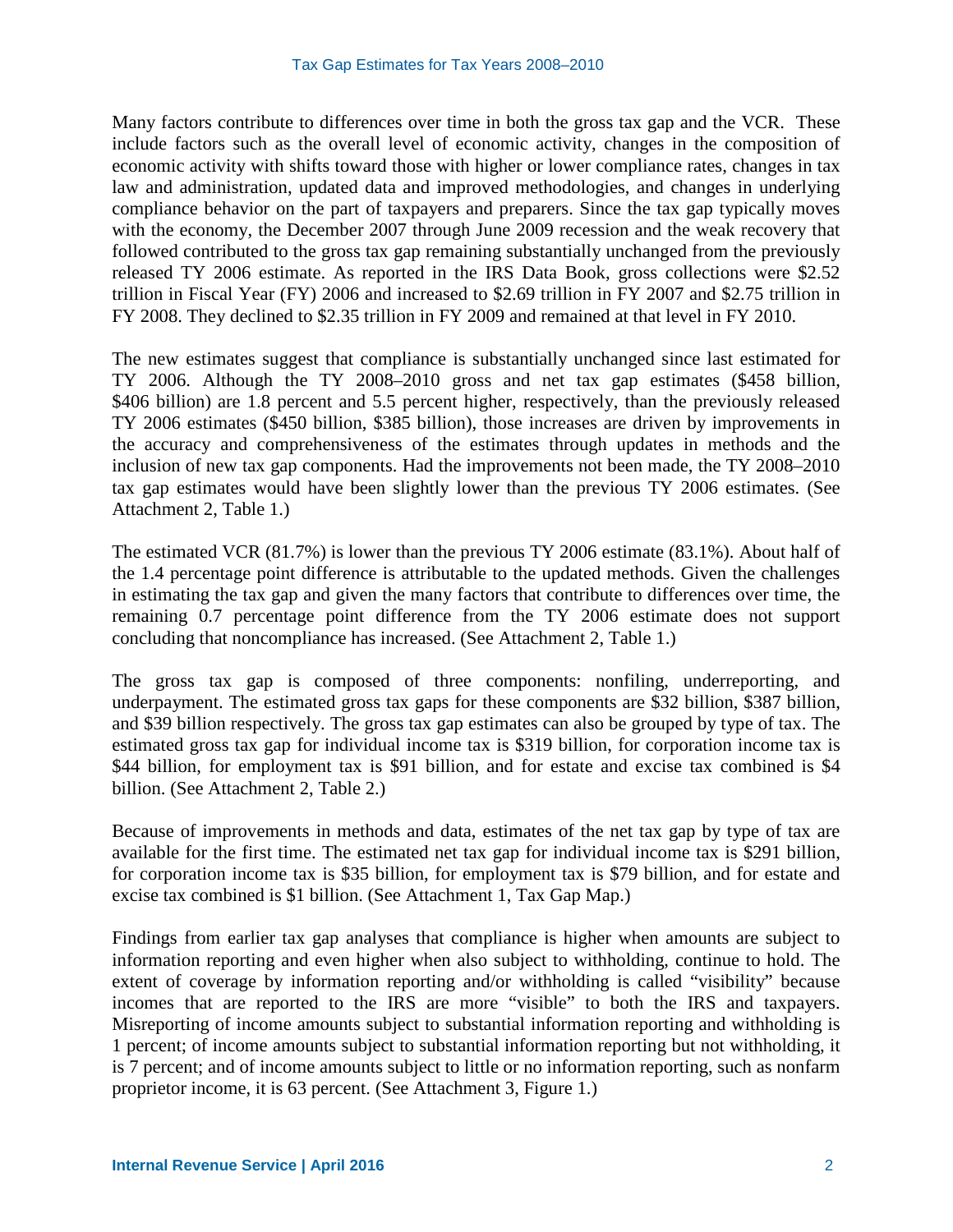### **Tax Gap Map Tax Year 2008-2010 Annual Average (\$ Billions)**



Internal Revenue Service, April 2016

Detail may not add to total due to rounding . Not to scale.

#### **Internal Revenue Service | April 2016** 3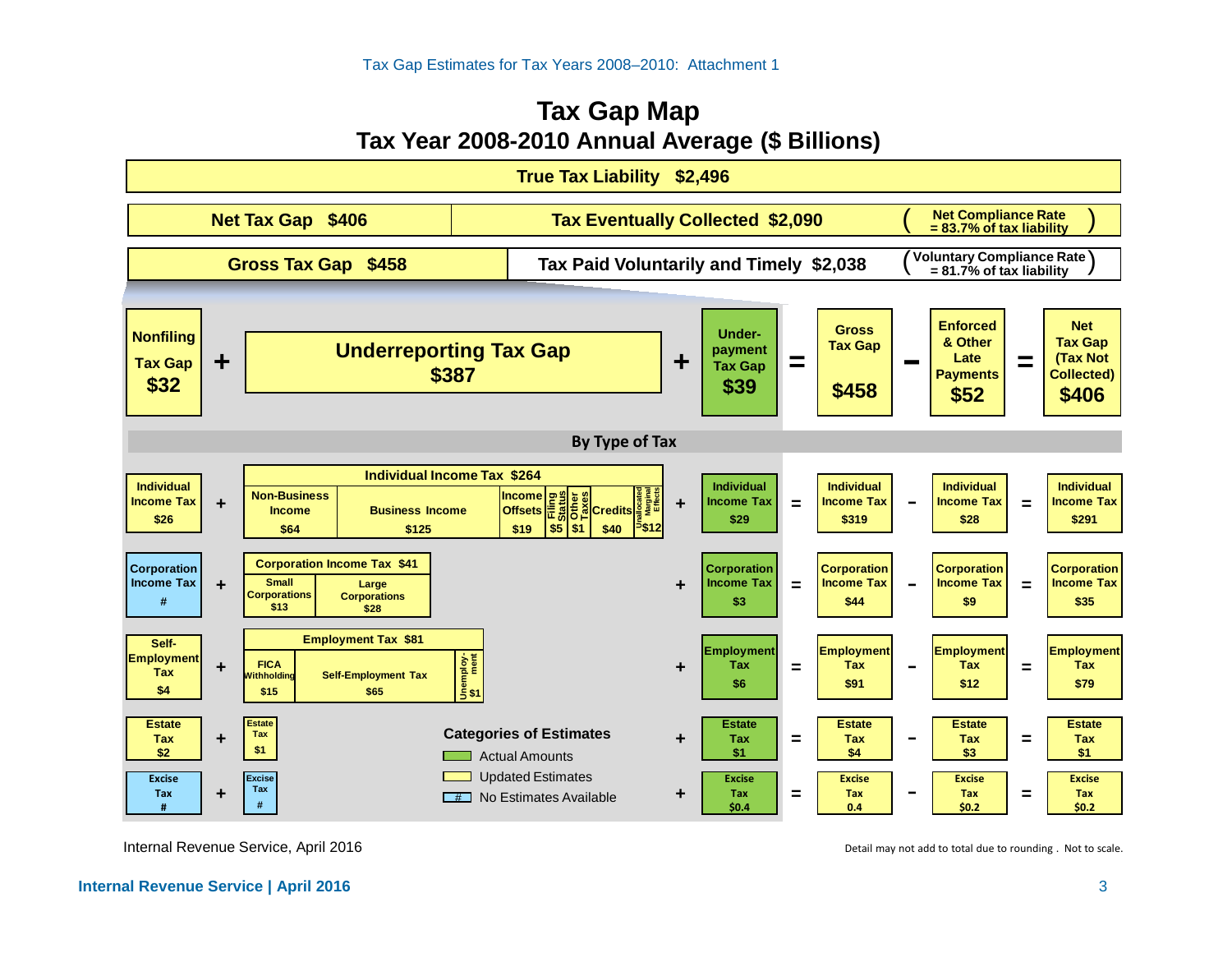#### **Table 1. Comparison of Tax Gap Estimates for Tax Years 2006 and 2008-2010** [Money amounts are in billions of dollars]

|                                          |               |                            |                        | <b>Change Due To:</b>                    |                                        |
|------------------------------------------|---------------|----------------------------|------------------------|------------------------------------------|----------------------------------------|
| <b>Tax Gap Component</b>                 | <b>TY2006</b> | TY2008-2010 <sup>[1]</sup> | <b>Total</b><br>Change | <b>Updated</b><br>Methods <sup>[2]</sup> | <b>Other</b><br>Factors <sup>[3]</sup> |
| <b>Estimated Total True Liability</b>    | 2,660         | 2.496                      | $-164$                 | 14                                       | $-178$                                 |
| Gross Tax Gap                            | 450           | 458                        | 8                      | 22                                       | $-14$                                  |
| <b>Overall Voluntary Compliance Rate</b> | 83.1%         | 81.7%                      | $-1.4%$                | $-0.8%$                                  | $-0.7%$                                |
| <b>Enforced and Other Late Payments</b>  | 65            | 52                         | $-13$                  | $-12$                                    | $-1$                                   |
| Net Tax Gap <sup>[4]</sup>               | 385           | 406                        | 21                     | 34                                       | $-13$                                  |
| <b>Overall Net Compliance Rate</b>       | 85.5%         | 83.7%                      | $-1.8%$                | $-1.2%$                                  | $-0.6%$                                |

[1] The estimates are the annual averages for the Tax Year 2008-2010 timeframe.

<sup>[2]</sup> Difference between the TY2006 and TY2008-2010 tax gap estimates accounted for by updated methods and new tax gap components.

<sup>[3]</sup> Difference between the TY2006 and TY2008-2010 tax gap estimates accounted for by changes in economic activity, changes in compliance behavior and statistical variability.

<sup>[4]</sup> The net tax gap is the gross tax gap reduced by the amount of enforced and other late payments that will eventually be collected.<br>Detail may not add to total due to rounding.

## **Table 2.Tax Year 2008-2010<sup>[1]</sup> Tax Gap Estimates**<br>
[Money amounts are in billions of dollars]

| <b>Tax Gap Component</b>                             | TY 2008-2010 <sup>[1]</sup> | <b>Share of Gross</b><br><b>Tax Gap</b> |
|------------------------------------------------------|-----------------------------|-----------------------------------------|
| <b>Estimated Total True Liability</b>                | 2,496                       |                                         |
| <b>Gross Tax Gap</b>                                 | 458                         | 100%                                    |
| <b>Overall Voluntary Compliance Rate</b>             | 81.7%                       |                                         |
| <b>Net Tax Gap</b>                                   | 406                         |                                         |
| <b>Overall Net Compliance Rate</b>                   | 83.7%                       |                                         |
| <b>Nonfiling Gap</b>                                 | 32                          | 7%                                      |
| Individual Income Tax                                | 26                          | 6%                                      |
| Self-Employment Tax                                  | $\overline{4}$              | 1%                                      |
| <b>Estate Tax</b>                                    | $\overline{2}$              | $[2]$                                   |
| <b>Underreporting Gap</b>                            | 387                         | 85%                                     |
| Individual Income Tax                                | 264                         | 58%                                     |
| Non-Business Income                                  | 64                          | 14%                                     |
| <b>Business Income</b>                               | 125                         | 27%                                     |
| Income Offsets (Adjustments, Deductions, Exemptions) | 19                          | 4%                                      |
| <b>Filing Status</b>                                 | 5                           | 1%                                      |
| Other Taxes                                          | 1                           | $[2]$                                   |
| <b>Unallocated Marginal Effects</b>                  | 12                          | 3%                                      |
| Credits                                              | 40                          | 9%                                      |
| Corporation Income Tax                               | 41                          | 9%                                      |
| Small Corporations (assets under \$10M)              | 13                          | 3%                                      |
| Large Corporations (assets of \$10M or more)         | 28                          | 6%                                      |
| <b>Employment Tax</b>                                | 81                          | 18%                                     |
| Self-Employment Tax                                  | 65                          | 14%                                     |
| FICA and Unemployment Tax                            | 16                          | 3%                                      |
| <b>Estate Tax</b>                                    | 1                           | $[2]$                                   |
| <b>Underpayment Gap</b>                              | 39                          | 9%                                      |
| Individual Income Tax                                | 29                          | 6%                                      |
| Corporation Income Tax                               | 3                           | $1\%$                                   |
| <b>Employment Tax</b>                                | 6                           | 1%                                      |
| <b>Estate Tax</b>                                    | 1                           | $[2]$                                   |
| Excise Tax                                           | $[3]$                       | $[2]$                                   |

Detail may not add to total due to rounding.

[1] The estimates are the annual averages for the Tax Year 2008-2010 timeframe.

<sup>[2]</sup> Less than 0.5 percent.

[3] Less than \$0.5 billion.